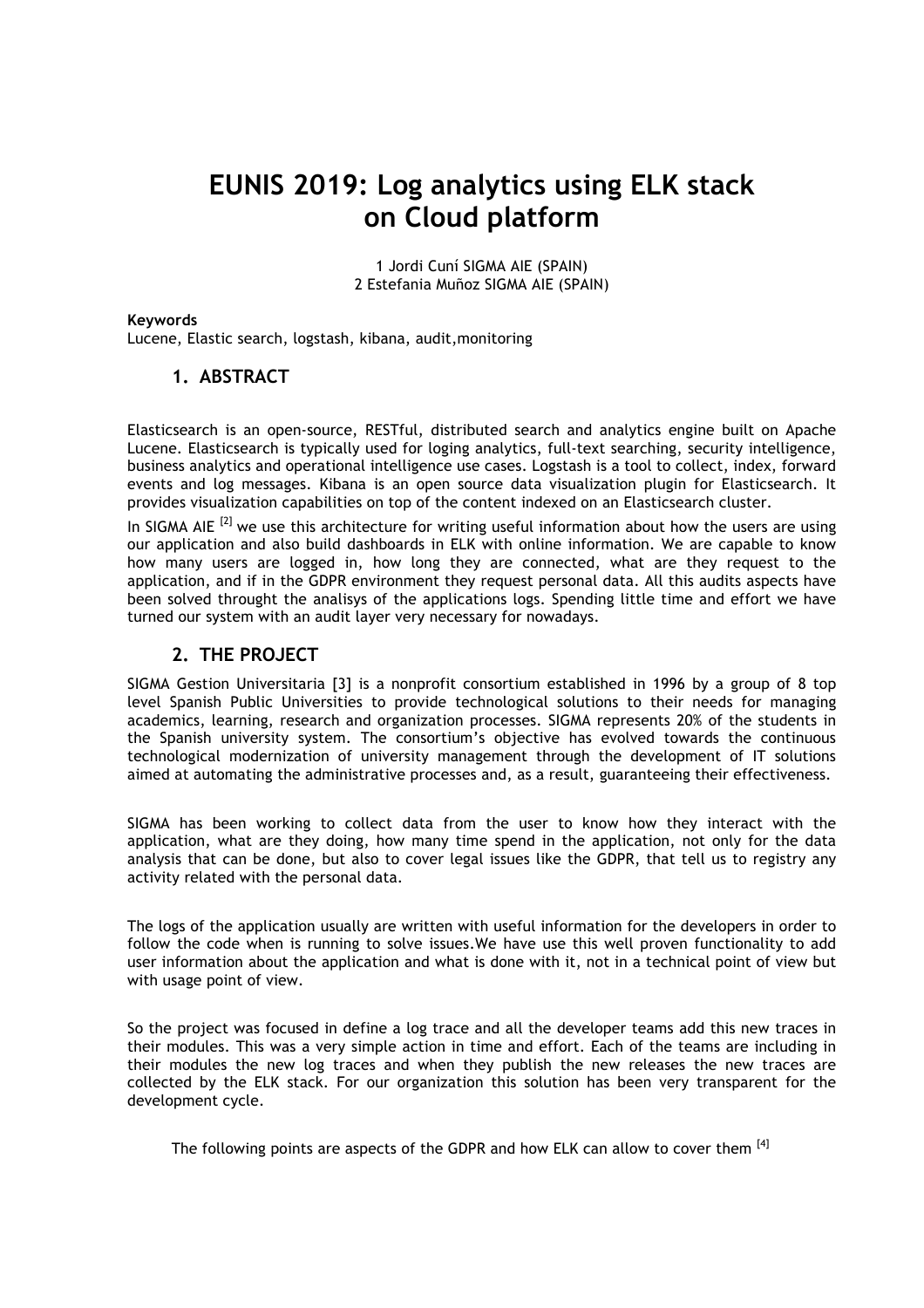- **Data Flow Mapping**: Mapping data flows is the first step in GDPR preparation, and if an organization is unable to identify relevant data flows, the GDPR initiative may be incomplete. Depending on where an organization is storing Personal Data, it may make sense to index information about the data flow into Elasticsearch, where its powerful and fast full-text search capabilities will enable quick identification of tables, queries, reports, or applications that rely on Personal Data.
- **Personal Data Retention Planning**: GDPR specifies limited retention, and GDPRaffected organizations are required to delete Personal Data when it is no longer needed (or when the Data Subject withdraws consent). The retention of Personal Data stored in Elasticsearch can be easily managed through index management. Elasticsearch supports time-based indices  $-$  that can be deleted after the retention period has expired
- **Access Controls**: To prevent unauthorized access to Personal Data stored in an Elasticsearch cluster, there must be a way to authenticate users. Elastic security features are able to integrate with those systems to perform user authentication. Elastic security features also include IP-based filtering.
- **Disaster Recovery**: Elasticsearch has been designed to be a distributed data store and search engine.Elastic scales horitontaly, this means that its own distributed architecture makes easy to recover from a disaster. And also elastic security features help to preserve the integrity of data with message authentication and SSL/TLS encryption.

Elastic Stack can be used as a centralized logging system to implement the GDPR principles of protection by design, cryptography and pseudonymization, plus the technical and organizational measures for protection of Personal Data, including access controls, logging and auditing, as well as monitoring and detection that can help to GDPR compliance.

## **3. FUTURE ACTIONS**

We will continue adding more information in the logs and in the future we will build dashboard for the different modules available for our universities in Cloud mode.

## **4. REFERENCES**

[1] ELK platform: https://www.elastic.co/

- [2] SIGMA AIE http://soporte.gestionuniversitariasigma.com/index.php/es/
- [3] SiS Student information System SIGMA ACADEMIC

[4] ELK White paper https://www.elastic.co/pdf/white-paper-of-gdpr-compliance-with-elastic-andthe-elastic-stack.pdf

## **5. AUTHORS' BIOGRAPHIES**



**Jordi Cuní** *Chief Information Officer*